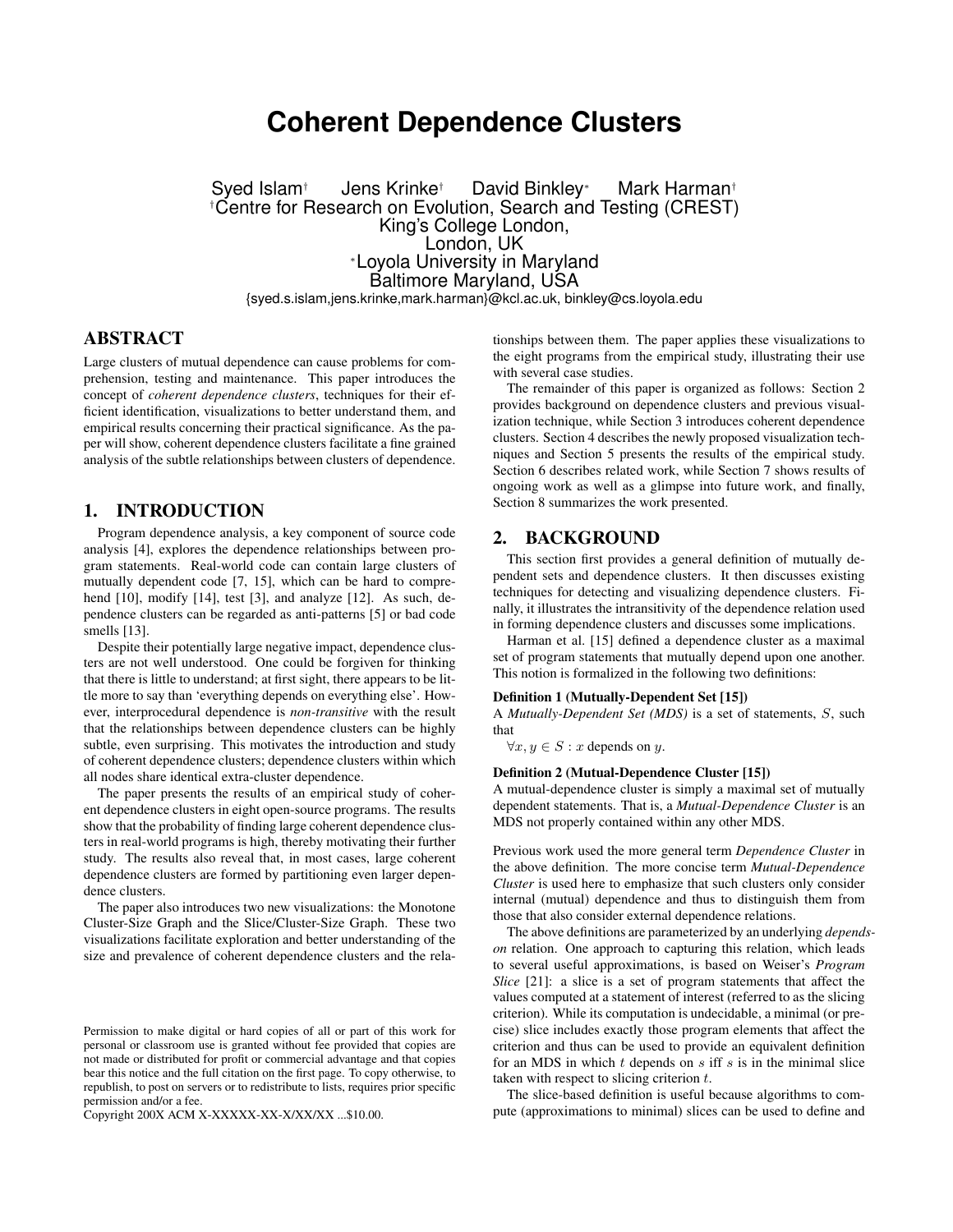

Figure 1: A Slice-based Cluster

compute approximations to mutual-dependence clusters. One such algorithm computes slices using a program's System Dependence Graph (SDG) [16]. An SDG is comprised of vertices, which essentially represent the statements of the program, and edges, which represent the immediate control and data dependence between vertices. Hereafter, the term *statement* is taken to be synonymous with the statement's SDG vertex. A control dependence arises when one statement controls the possible execution of another statement and a data dependence arises when a value flows from a defining statement to a use reached by the definition. In the SDG a slicing criterion is a vertex from the SDG.

Two kinds of SDG slices are used in this paper: backward slices and forward slices. The backward slice taken with respect to vertex  $t$ , denoted BSlice $(t)$ , is the set of vertices reaching  $t$  via a path of control and data dependence edges [19]. The second kind of slice, a forward slice, is also taken with respect to vertex *t*. Denoted  $FSlice(t)$ , it includes the set of vertices reachable from *t* via a path of control and data dependence edges [16]. In both cases, when slicing programs that contain certain language features, the path of dependence edges considered must be restricted. For example to respect procedure calling convention of the language [16].

The following definitions are given using BSlice. Each has a dual that uses FSlice. When the distinction is important, *backward* and *forward* will be used for clarification. Harman et al. [15] use backward slicing to define *slice-based* clusters:

### Definition 3 (Slice-based MDS/Cluster [15])

A *Slice-based MDS* is a set of statements, *S*, such that

 $∀x, y ∈ S : x ∈ BSlice(y).$ 

A *Slice-based Cluster* is a slice-based MDS contained within no other slice-based MDS.

An example of a slice-based cluster is shown in Figure 1, which includes a fragment of source code on the left and a graphical depiction of its slice-based dependence (slice containment relations) on the right. In this graph, Statements x, y, and z are represented by nodes and the directional edges denote slice-based dependence relationships:  $a \rightarrow b$  depicts that *b* depends on *a* or equivalently that  $a \in BSlice(b)$ . In the example, BSIice(y) includes x and thus y depends on x as captured by the edge  $x \rightarrow y$ . Because all three statements are in each other's slices, they are mutually dependent. Therefore, the set  $\{x, y, z\}$  forms a slice-based MDS. Assuming that the set is included in no larger cluster, the set also satisfies the definition of a slice-based cluster.

Calculating the complete set of slice-based clusters is expensive because it requires computing and comparing the slices for every pair of statements in a program. This process requires quadratic space and time and thus, even for mid-sized programs, can grow prohibitively expensive. To reduce this cost, Binkley and Harman [7] approximate the mutual-slice inclusion of Definition 3 using the *same-slice* relation. This technique replaces checking if two vertices are in each other's slice with checking if two vertices have the *same* slice. This notion is formalized as follows

### Definition 4 (Same-Slice MDS/Cluster [7])

A *Same-Slice MDS* is a set of statements, *S*, such that

 $\forall x, y \in S : B \text{Slice}(x) = B \text{Slice}(y).$ 

A *Same-Slice Cluster* is a Same-Slice MDS contained within no other Same-Slice MDS.

Because BSlice $(x)$  always includes  $x$ , two vertices that have the same slice will be in each other's slice. If slice-inclusion were transitive, then the Slice-based MDS (Definition 3) would be identical to the Same-Slice MDS (Definition 4). However, slice-inclusion is not transitive (as illustrated later in this section); thus, the relation is one of containment where every Same-Slice MDS is a Slice-based MDS but not necessarily a maximal one.

Although the introduction of same-slice clusters was motivated by the need for efficiency, the definition inadvertently introduced an *external* requirement on the cluster. This addition becomes important as it was later exploited in the development of coherent dependence clusters. Comparing the definitions for a Slice-based Cluster (Definition 3) and a Same-Slice Cluster (Definition 4), a Slice-based cluster includes only an *internal* requirement on the elements of a cluster. In contrast, a Same-Slice Cluster includes this same internal requirement, but adds the external requirement that all statements in the cluster are affected by the same statements external to the cluster. In the next section, coherent dependence clusters will extend the external requirements to include the statements affected by the elements of the cluster.

Even calculating same-slice clusters is expensive. In practice it requires tens of gigabytes of memory for even modest sized programs [15]. Thus, a second approximation was used. This approximation replaces 'same-slice' with 'same-slice-size': rather than checking if two vertices yield identical slices, the approach simply checks if the two vertices yield slices of the same size. The resulting *same-slice-size* approach is formalized as follows:

### Definition 5 (Same-Slice-Size MDS/Cluster [15])

A *Same-Slice-Size MDS* is a set of statements, *S*, such that

 $∀x, y ∈ S : |BSlice(x)| = |BSlice(y)|.$ 

A *Same-Slice-Size Cluster* is a Same-Slice-Size MDS contained within no other Same-Slice-Size MDS.

The observation motivating this approximation is that two slices of the same (large) size are likely to be the same slice. In practice, this approximation is very accurate if a small tolerance for difference is allowed. This tolerance is needed when two slices of the same size have *almost* the same vertices. For example, one situation in which this commonly occurs is when a call-site is in a cluster. The slice taken with respect to each of the call's actual parameters often includes the parameter and then the same vertices as the slice taken with respect to the call-site itself. Thus, the slice size for each slice taken with respect to a parameter is the same, but these slices differ by the single vertex representing the parameter. With a tolerance of 1% the approximation is 99.9943% accurate. However, in the strict case of *zero* tolerance the accuracy falls to 78.3%.

The same-slice-size approximation also leads to a useful visualization: *Monotone Slice-Size Graph* (MSG) [7]. An MSG plots a landscape of monotonically increasing slice sizes where the *x*axis includes each slice, in increasing order, and the *y*-axis shows the size of each slice, as a percentage of the entire program. In an MSG a dependence cluster appears as a sheer-drop cliff face followed by a plateau. The visualization assists with the inherently subjective task of deciding whether a cluster is large (how long is the plateau at the top of the cliff face relative to the surrounding landscape?) and whether it denotes a discontinuity in the dependence profile (how steep is the cliff face relative to the surrounding landscape?). MSGs drawn using backward slice sizes are referred to as backward-slice MSG (B-MSG), which those using forward slice sizes are referred to forward-slice MSG (F-MSG).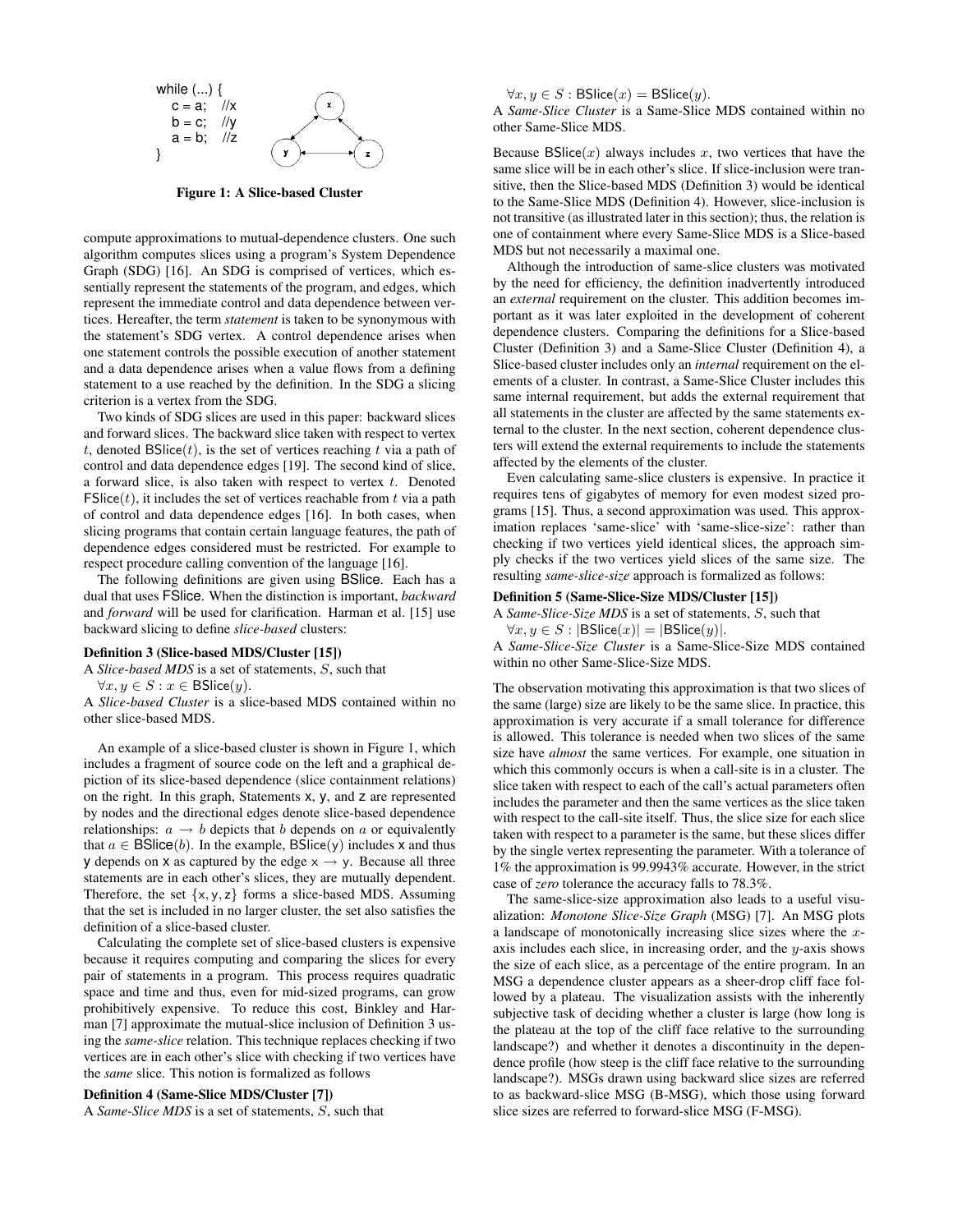Example. The open source calculator bc contains 16,763 lines of code represented by 7,538 SDG vertices. The MSG for bc, shown in Figure 2, contains a large plateau spanning almost 70% of the MSG. This indicates a same-slice-size cluster formed from slices that appear to have the same size. However, "zooming" in reveals that the cluster is actually composed of multiple smaller clusters made from slices of very similar size. The tolerance implicit in the visual resolution used to plot the MSG obscures this detail. Two alternative visualizations that both overcome this implicit tolerance are presented in Section 4.



Figure 2: Monotone Slice-Size Graph (MSG) for **bc**

The remainder of this section considers the impact of slice inclusion not being a transitive relation. For programs with features such as multiple threads or multiple procedures,  $x \in BSlice(y)$ and  $y \in BSlice(z)$ , does not imply  $x \in BSlice(z)$ . This is illustrated by Program *P* shown in the first column of Table 1. Consider the Statements labeled a, b, and c. Columns 3, 4, and 5 show the slices of P taken with respect to a, b and c, respectively. From these slices it can be seen that c depends on b ( $b \in BSlice(c)$ ) and b depends on  $a (a \in BSlice(b))$ ; however, c does not depend on a  $(a \notin BSlice(c))$ . This example illustrates that slice inclusion is not a transitive relation.

| Program                                                 |     | P sliced on                |                                            |                                                         |
|---------------------------------------------------------|-----|----------------------------|--------------------------------------------|---------------------------------------------------------|
|                                                         | Lbl | a                          | h                                          | с                                                       |
| void $f1()$ {<br>$x = 1$ ;<br>$y = f3(x)$ ;             | a   | void $f1()$ {<br>$x = 1$ ; | void $f1()$ {<br>$x = 1$ ;<br>$y = f3(x);$ |                                                         |
| void $f(2)$ {<br>$x = 2$ :<br>$y = f3(x);$<br>return y; | C   |                            | void $f(2)$ {<br>$x = 2$ :<br>$y = f3(x);$ | void $f(2)$ {<br>$x = 2$ ;<br>$y = f3(x);$<br>return y; |
| int f3(int z) $\{$<br>return $z+1$ ;                    | b   |                            | int f3(int $z$ ) {<br>return $z+1$ ;       | int f3(int $z$ ) {<br>return $z+1$ ;                    |

#### Table 1: Intransitive Dependence

One implication of the lack of transitivity is that a statement can be in multiple clusters. For example, in Figure 3 Statements i, j, and k are mutually dependent upon each other as are Statements i, j, and l. However, Statements k and l do not have a dependence relationship (i.e., are not part of each other's slices). The slicebased clusters (Definition 3) formed from the nodes of this graph are  $\{i, j, l\}$  and  $\{i, j, k\}$ . Notice that Statements i and j are in both clusters. In contrast, the same-slice clusters (and the same-slicesize clusters) are  $\{k\}, \{i, j\}, \{l\}$ 

Rather than calculating all the slice-based clusters for a program allowing overlaps (creating larger clusters), it is more interesting to find maximal partitions that do not include overlaps (creating smaller clusters) because such partitions model the various com-



Figure 3: Overlapping Dependence Clusters

ponents of a program. This motivates the introduction of *coherent dependence clusters*.

# 3. COHERENT DEPENDENCE CLUSTER

This section first formalizes *coherent dependence clusters*, and then presents a slice-based instantiation of the definition for coherent (dependence) clusters. A coherent dependence cluster is a set of statements all of which are mutually dependent on each other, the same set of statements depend on them, and they all depend on the same set of statements. Coherent dependence clusters extend dependence clusters to include not only internal dependence (each statements of a cluster must depend on all the other statements of the cluster) but also external dependence. External dependence includes both that each statement of a cluster depends on the same external statements and that the same set of external statements depends on each statement of the cluster. The first external dependence (that each statement of a cluster depends on the same external statements) was inadvertently introduced by Harman et al. [15] in the same-slice approximation. The second external dependence is new. Incorporating internal and both kinds of external dependence, Coherent Clusters are defined in terms of the coherent MDS:

### Definition 6 (Coherent MDS/Cluster)

A *Coherent MDS* is a set of statements *S*, such that  $\forall x, y \in S : x$ depends on *a* implies *y* depends on *a* and *a* depends on *x* implies *a* depends on *y*. A *Coherent Cluster* is a Coherent MDS contained within no other Coherent MDS.

A slice-based instantiation of coherent clusters is now considered. Unlike the definitions presented in Section 2 these new definitions employ both backward *and* forward slices. The combination has the advantage that the entire cluster is both affected by the same set of statements (as in the case of same-backward-slice clusters) and also affects the same set of statements (as in the case of same-forward-slice clusters). The slice-based instantiation produces the *Coherent-Slice Cluster*:

#### Definition 7 (Coherent-Slice MDS/Cluster)

A *Coherent-Slice MDS* is a set of statements, *S*, such that

∀*x, y* ∈ *S* : BSlice(*x*) = BSlice(*y*) ∧ FSlice(*x*) = FSlice(*y*)

A *Coherent-Slice Cluster* is a Coherent-Slice MDS contained within no other Coherent-Slice MDS.

At first glance the use of both backward and forward slices might seem redundant because  $x \in B}$ Slice $(y) \Leftrightarrow y \in F}$ Slice $(x)$ . This is true up to a point; as for the internal requirement of a coherentslice cluster, the use of either BSlice or FSlice would be sufficient. However, the two are not redundant for the external requirements of a coherent-slice cluster. With a mutual-dependence cluster (as defined by Definition 2) it is possible for two statements within the cluster to affect or be affected by different statements *external* to the cluster. Neither is allowed with a coherent-slice cluster. To ensure both external effects are captured, both forward and backward slices are required.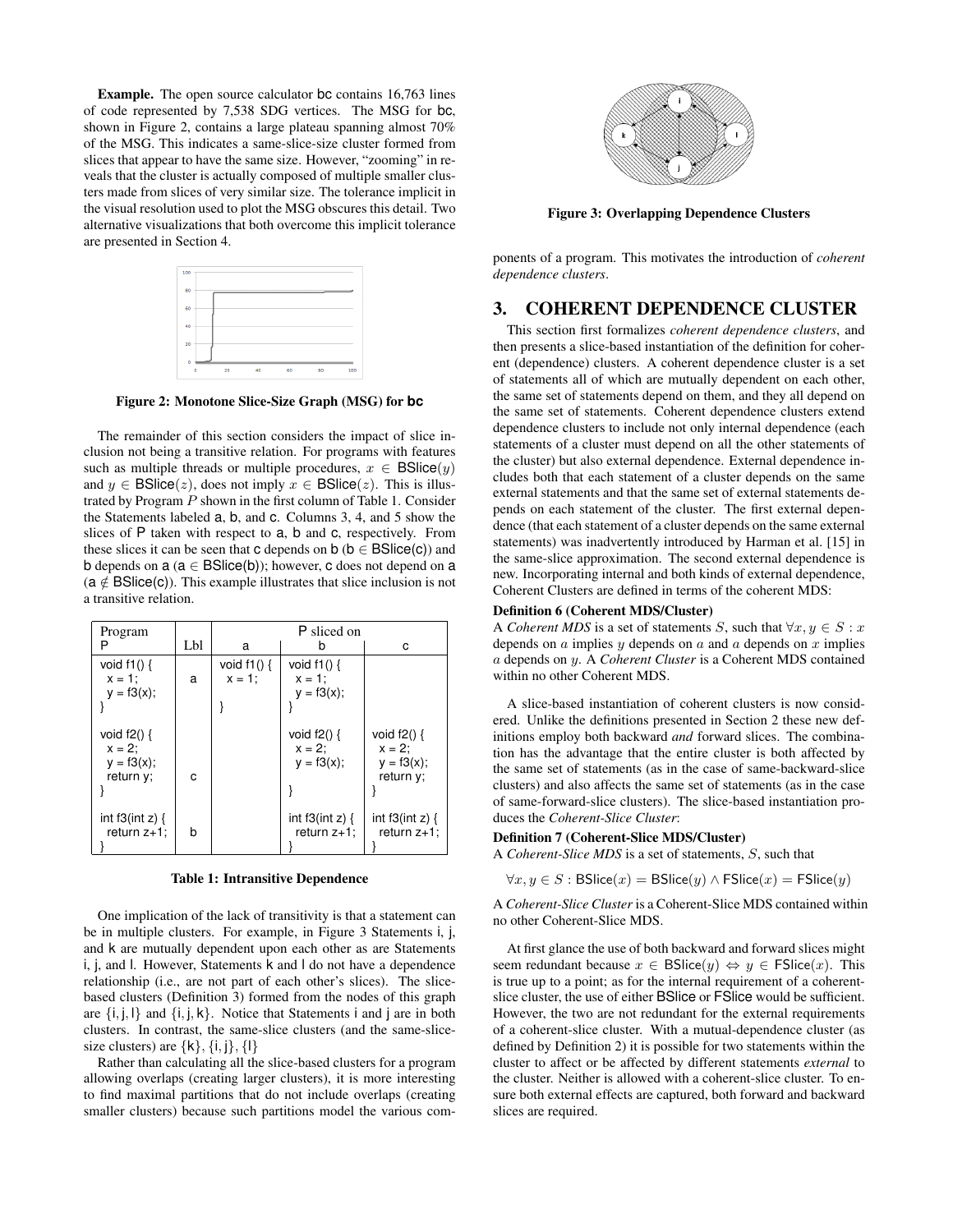The example shown in Figure 4 illustrates the differences between same-backward-slice clusters, same-forward-slice clusters, and coherent-slice clusters. The illustration includes six nodes: a, b, c, d, x, and y. As can be seen in the graph, d depends only on c, only b depends on a, and b, c, x and y are mutually dependent upon (completely interconnected with) each other and, hence form a Mutual-Dependence Cluster (Definition 2). However, this (noncoherent) cluster includes statements that have different influences and are influenced by different statements. This is easily seen by looking at the slices shown in Table 2. Here, c, x, and y form a same-backward-slice cluster and are thus affected by the same external statements. Furthermore, b, x, and y form a same-forwardslice cluster as they affect the same external statements. However, only the coherent-slice cluster of  $x$  and  $y$  incorporates both influences.



Figure 4: Slice Inclusion Example

| <b>Slice Criterion</b> | <b>Backward Slice</b> | <b>Forward Slice</b> |
|------------------------|-----------------------|----------------------|
| а                      | {a}                   | ${a,b}$              |
| n                      | ${a, x, y, b, c}$     | $\{x, y, b, c\}$     |
| с                      | $\{x, y, b, c\}$      | $\{x, y, b, c, d\}$  |
| d                      | ${c, d}$              | $\{d\}$              |
| x                      | $\{x, y, b, c\}$      | $\{x, y, b, c\}$     |
|                        | $\{x, y, b, c\}$      | $\{x, y, b, c\}$     |

Table 2: Slices for Figure 4

The computation of the coherent-slice clusters (Definition 7) requires considerable computational effort. Therefore, an approximation similar to the same-slice-size approach is employed. This approximation replaces slice comparisons with the comparison of a hash value, yielding the following approximation to Coherent-Slice Clusters in which H denotes the hash function. A *Hash-Based Coherent-Slice MDS* is a set of statements, *S*, such that

$$
\forall x, y \in S : \mathsf{H}(\mathsf{BSlice}(x)) = \mathsf{H}(\mathsf{BSlice}(y)) \\ \land \mathsf{H}(\mathsf{FSlice}(x)) = \mathsf{H}(\mathsf{FSlice}(y))
$$

A *Hash-Based Coherent-Slice Cluster* is a Hash-Based Coherent-Slice MDS properly contained within no other Hash-Based Coherent-Slice MDS.

# 4. VISUALIZATION

This section introduces two new visualizations: the *Monotone Cluster-Size Graph* (MCG) and the *Slice/Cluster-Size Graph* (SCG). Both provide greater visual precision than the MSG. While the visual blurring in the MSG is at times an advantage, it can also preclude the precise identification of dependence clusters. These two visualizations are empirically studied in the Section 5.



Figure 5: MSGs for the program **bc**.

# 4.1 Monotone Cluster-Size Graph

The *Monotone Cluster-Size Graph* (MCG) visualizes clusters based on cluster size rather than slice size as done in the MSG:

### Definition 8 (Monotone Cluster-Size Graph)

A *Monotone Cluster-Size Graph (MCG)* is a graph of cluster sizes, plotted for monotonically increasing size.

Thus in an MCG, cluster sizes (measured in vertices) are plotted on the horizontal axis in monotonically increasing order with their sizes plotted on the vertical axis. As a result, a program's (sameslice) clusters are clearly identified as steps in the MCG.

An MCG can be drawn using the sizes of same-backward-slice clusters (B-MCG), same-forward-slice clusters (F-MCG), or coherentslice clusters (C-MCG). Figure 6 shows these three MCGs for the program bc. Comparing the B-MSG from Figure 5a and the B-MCG from Figure 6a the precision difference becomes apparent. In the MSG the long plateau indicates that approximately 70% of the program is involved in a cluster. In contrast, the B-MCG clearly shows that this long plateau is composed of two separate clusters that span 15% and 55% of the program. This observation is supported by the raw slice data where the two same-backward-slice clusters cover 14.74% and 54.86% of the program. The F-MCG for bc (Figure 6b) shows three distinct steps depicting three sameforward-slice clusters. Finally, similar to the F-MCG, in the C-MCG, the presence of three coherent-slice clusters spanning about 15%, 20% and 30% of the program's statements can be seen. As coherent-slice clusters are formed using both backward and forward slices, they will tend to closely resemble the smaller of the same-backward/forward-slice clusters.

### 4.2 Slice/Cluster-Size Graphs

As illustrated by Figures 5 and 6, the MCG provides an accurate visualization of the clusters. However, information regarding the size of the slices that form the cluster is no longer available. The *Slice/Cluster-Size Graphs (SCGs)* provides a link between slice and cluster sizes. Two variants of the SCG are used: the backward-slice SCG (B-SCG) is built from the sizes of backward slices, same-backward-slice clusters, and coherent-slice clusters, while the forward-slice SCG (F-SCG) is build from the sizes of forward slices, same-forward-slice clusters, and coherent-slice clusters. Note that both backward and forward SCGs use the same coherent-slice cluster sizes.

An SCG plots three landscapes, one for increasing slice sizes, one for the corresponding same-slice cluster sizes, and the third for the corresponding coherent-slice cluster sizes. As a result, this visualization not only shows the slices with similar sizes but also distinctly identifies which clusters are formed. In the SCG, vertices are ordered along the *x*-axis first according to their slice size, second according to their same-slice cluster size, and third according to the coherent-slice cluster size. Three values are plotted on the *y*-axis: slice sizes form the first landscape, while cluster sizes form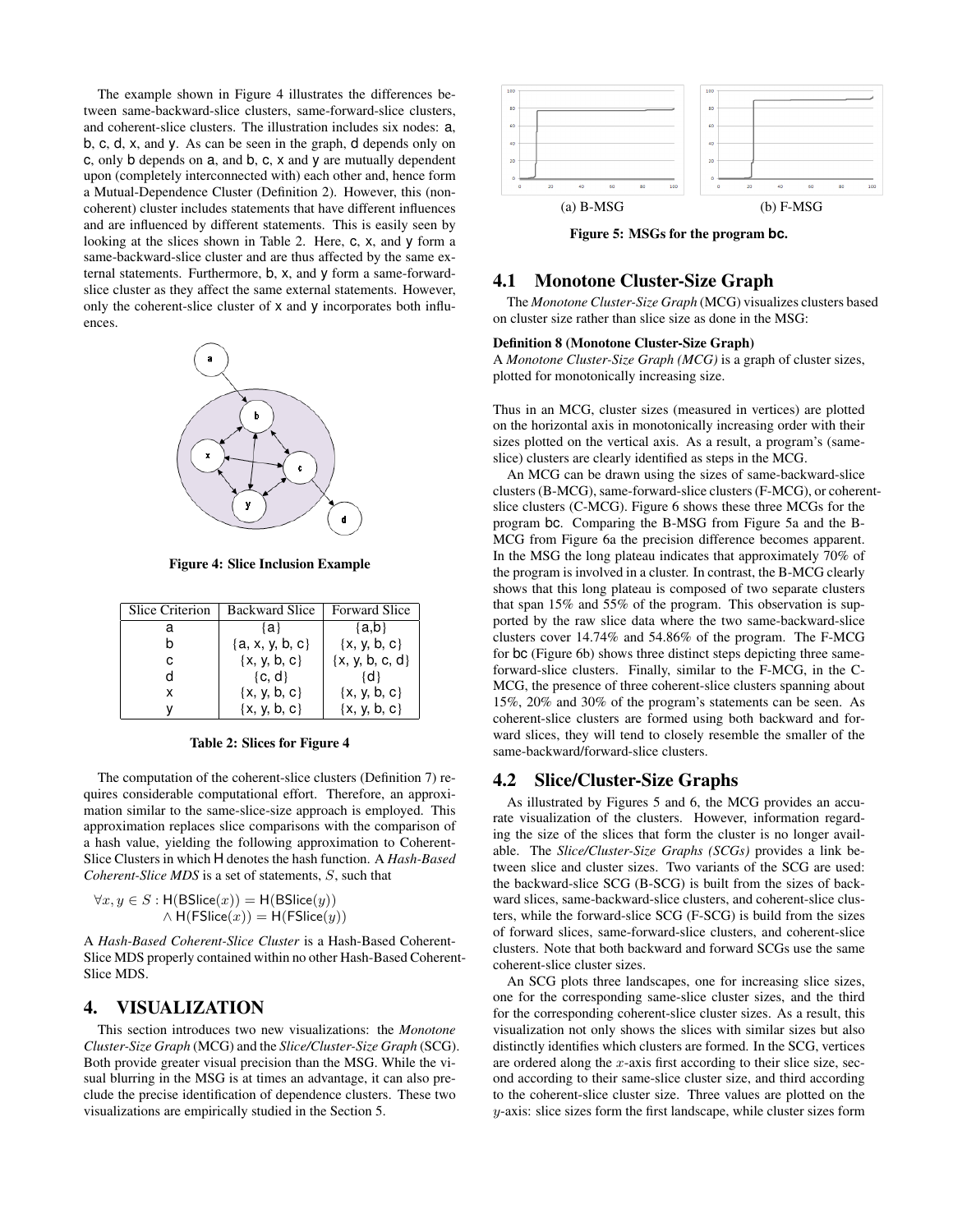

Figure 6: MCGs for the program **bc**.

the second and third. Thus, SCGs not only show the sizes of the slices and the clusters, they also show the relation between them.

The B-SCG and F-SCG for the program bc are shown in the second row of Figure 8. In both figures the slice size landscape is plotted using a solid black line, the same-slice cluster size landscape using a gray line, and the coherent-slice cluster size landscape using a broken line. Like the B-MCG, the B-SCG shows that bc contains a large same-backward-slice cluster consisting of almost 55% of the program and a second consisting of almost 15% of the program. In contrast to the MCG, the size of the slices that formed the clusters can be ascertained. In fact, Figure 6a gives the impression that the larger cluster is of greater interest because it includes more program statements. However, in the left SCG on second row of Figure 8 the larger cluster is composed of smaller slices than the smaller cluster. The smaller cluster thus has a bigger impact (slice size) than the larger cluster.

Finally, three interesting observations can be made from considering bc's two SCGs. First, the program bc contains two large same-backward-slice cluster as opposed to three large same-forwardslice clusters visible in the light gray landscapes. Secondly, looking at the B-SCG it can be seen that the space corresponding to the largest same-backward-slice cluster is occupied by two coherentslice clusters (shown in dotted landscape). This indicates that the same-backward-slice cluster splits into the two coherent-slice clusters; a phenomenon found to be common and studied in Section 5. Finally, coherent-slice clusters are almost identical to the sameforward-slice clusters. Since the same-forward-slice clusters for the program bc were smaller in size than the same-backward-slice clusters, the coherent-slice clusters were essentially restricted to resemble the size of the same-forward-slice clusters.

# 5. EMPIRICAL VALIDATION

This section presents an empirical evaluation of the coherentslice clusters and the two visualizations. It first considers the experimental setup and the subject programs used in the study. The core of the study includes results from the search for coherent-slice clusters and a case study that consider split clusters. Finally, threats to validity are considered.

# 5.1 Experimental Setup

The data for the empirical study was computed from the forward and backward slices taken with respect to each source-coderepresenting SDG vertex. This excludes pseudo vertices introduced into the SDG, to represent, for example, global variables, which are modeled as additional pseudo parameters by CodeSurfer [1], the tool used to build the SDGs. The hash values for each of the slices were stored and compared to calculate the clusters.

# 5.2 Experiment Subjects

Initially 18 open-source C programs were analyzed. Data from eight representative examples is presented in this section. Table 3 provides a brief description of the selected programs alongside two measures of each program's size: LoC – lines of code (as counted by the Unix utility wc) and SLoC – the non-comment non-blank lines of code (as counted by the utility sloc [22]). It also shows the number of slices that were calculated for each program.

| Program   | LoC    | <b>SLoC</b> | <b>Slices</b> | Description        |
|-----------|--------|-------------|---------------|--------------------|
| acct      | 10,182 | 6,764       | 1,417         | Process monitoring |
| barcode   | 5.926  | 3.975       | 4,801         | Barcode generator  |
| bc        | 16,763 | 11,173      | 7,538         | Calculator         |
| diffutils | 19.811 | 12,705      | 8.061         | File differencing  |
| ed        | 13,579 | 9.046       | 5,688         | Line text editor   |
| indent    | 6,724  | 4,834       | 6,222         | Text formatter     |
| userv     | 8,009  | 6,132       | 2,784         | Access control     |
| which     | 5,407  | 3,618       | 1,902         | Unix utility       |

Table 3: Subject Programs Studied

# 5.3 Do Large Coherent-Slice Clusters occur in practice?

The evaluation focuses on the existence question "do large coherentslice clusters exist?" This is done first visually and then quantitatively. The visual study considers the B-SCG and F-SCG for each subject program. These are shown in Figures 7 and 8. The graphs in the figures have been laid out in descending order of the largest coherent-slice cluster present in the program; that is, barcode has the largest coherent-slice clusters while the acct has the smallest.

The graphs shown in Figures 7 and 8 clearly contain large mutual and coherent dependence clusters whose sizes often resemble each other's closely. In particular for the program barcode all the clusters have an almost identical size. The programs bc and ed show instances where the sizes of the coherent-slice clusters closely resemble (i.e., are constrained by) the sizes of the sameforward-slice clusters but not that of the same-backward-slice clusters. On the contrary, the programs indent and diffutils show instances where the sizes of the coherent-slice cluster are constrained by the backward-same-slice clusters. The SCGs clearly identify coherent-slice clusters that occur in programs and their relation to the same-slice clusters and the actual slice sizes.

Turning to the quantitative evaluation, to quantitatively assess if a program includes a large coherent-slice cluster, there is a value judgment to be made concerning what constitutes large. For the purpose of the empirical study, a threshold of 10% is used. In other words, a program is said to contain a large coherent-slice cluster if 10% of the program (10% of its SDG's vertices) produce the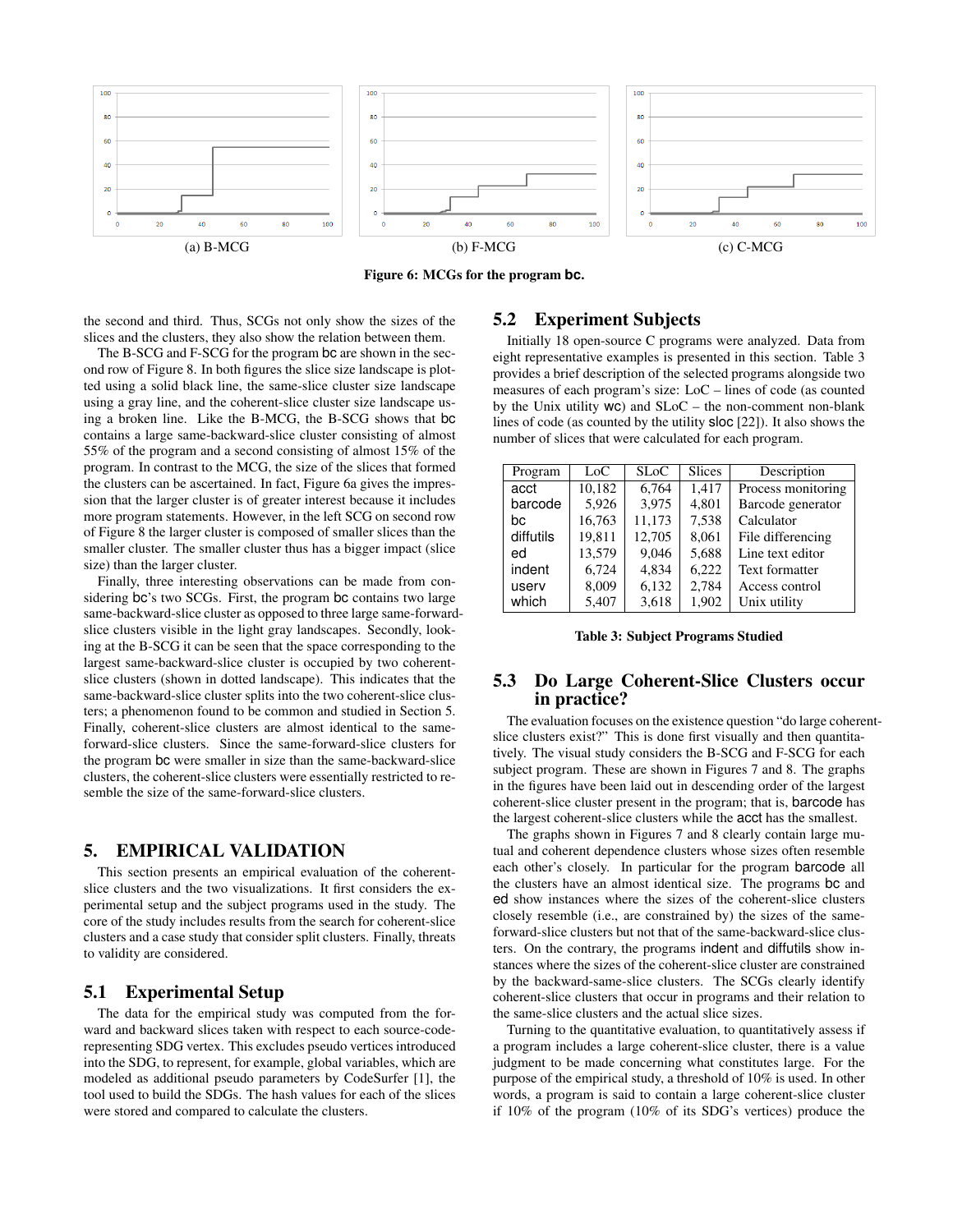

Figure 7: Slice/Cluster-Size Graphs (SCGs) 1-4

same backward slice and the same forward slice. This threshold matches that used in previous work [7, 15]. The choice of a relatively large threshold also provides a conservative answer to the existence question. However, smaller coherent-slice clusters may also be interesting and worthy of further investigation. Therefore, the results presented in this section can be thought of as a lower bound on the quantity of large coherent-slice clusters found in the programs studied.

Figure 9 shows the size of the largest coherent-slice cluster for each of the eight subject programs. These sizes are reported as a percentage of the program to facilitate comparison. Only *one* of the eight programs (userv) does not contain a large coherent-slice cluster using the 10% threshold. Of the remaining programs, three (barcode, ed and indent) have very large coherent-slice clusters that include over 50% of the program. In fact, the B-SCG for ed shown in Figure 7, includes two separate large coherent-slice clusters that cover over 10% of the program. (One is larger than 50% and the second covers just over 10% of the program). The programs diffutils, which and bc are seen to contain a coherent-slice cluster that covers over 25% of the program's SDG vertices.

The results of the empirical study show that large coherent-slice clusters are found frequently in real-world programs. These clusters are significant as any change made to such cluster or a statement that impacts a member of the cluster impacts the entire cluster and also all statements influenced by any member of the cluster. This can pose severe problems during program maintenance.



Figure 8: Slice/Cluster-Size Graphs (SCGs) 5-8



Figure 9: Coherent-Slice Clusters (Largest)

# 5.4 Case Study: Split Clusters

Because coherent-slice clusters incorporate both backward and forward slices, they potentially *split* same-backward-slice clusters and same-forward-slice clusters. This splitting can be seen visually in the left SCG on the second row of Figure 8, which includes a large same-backward-slice cluster (the gray landscape) that runs from 10% to 65% on the horizontal axis. The statements that make up this same-backward-slice cluster break in two coherent-slice clusters (the dashed landscape): the first runs from 10% to 35% and the second from 35% to 65%. Since these two coherent-slice clusters comprise the same statements (the same segment of the *x*axis) they represent a splitting of the single same-backward-slice cluster.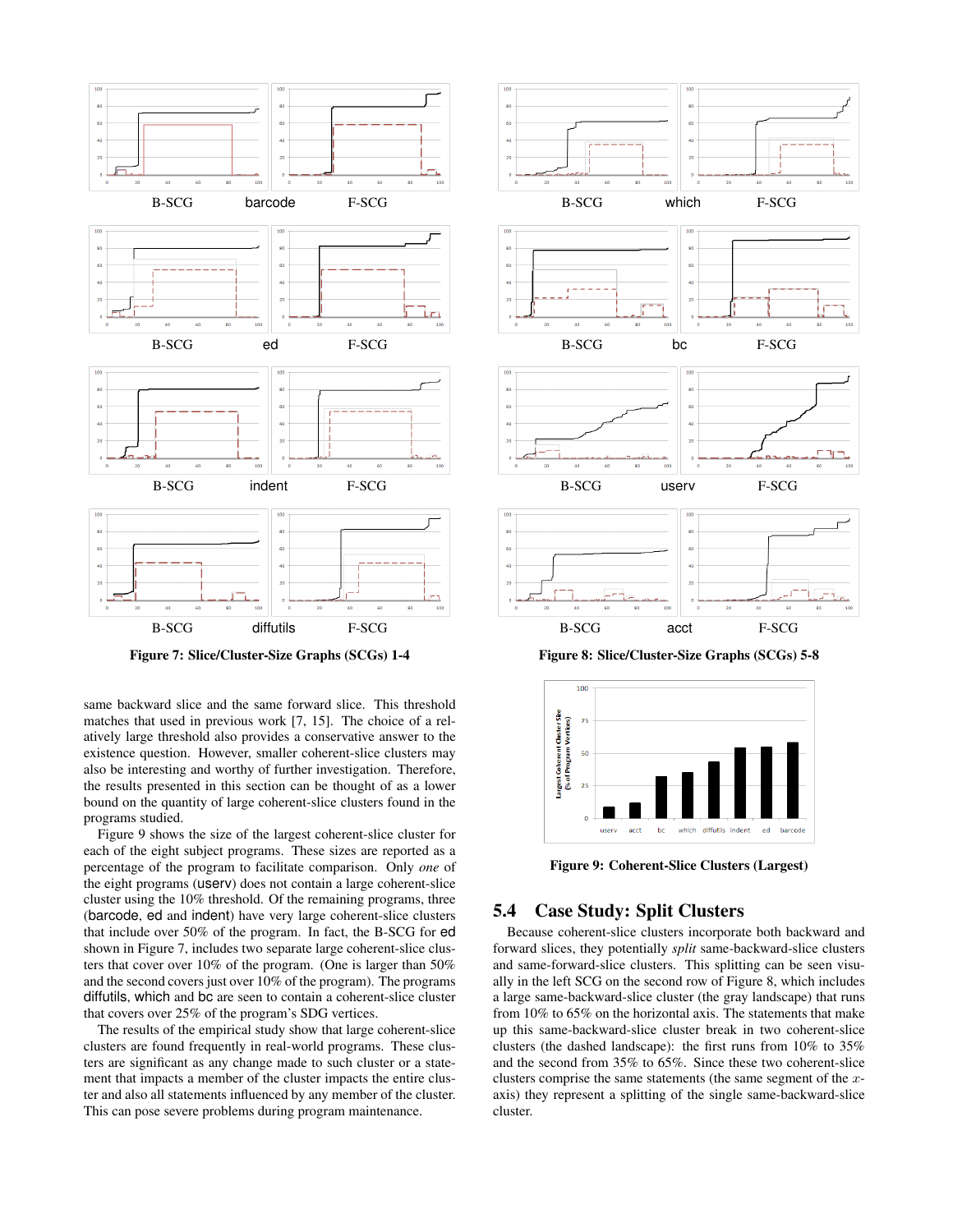As shown in Table 4, over all eight programs, splitting was found to be quite common. The table shows the number of same-backwardslice and same-forward-slice clusters that were split into at least two coherent-slice clusters. All but one of the programs had samebackward-slice or same-forward-slice cluster split. The exception was barcode where no splitting was observed. Same-backwardslice cluster splits were found to be more common, which can be partially attributed to the fact that same-backward-slice clusters are larger than same-forward-slice clusters just as backward slices are larger than forward slices [6].

|           | <b>Cluster Splits</b>          |  |  |
|-----------|--------------------------------|--|--|
| Program   | Backward-Slice   Forward-Slice |  |  |
| acct      |                                |  |  |
| barcode   |                                |  |  |
| bc        |                                |  |  |
| diffutils |                                |  |  |
| ed        |                                |  |  |
| indent    |                                |  |  |
| userv     |                                |  |  |
| which     |                                |  |  |
| Total     |                                |  |  |

Table 4: Split Cluster Distribution

# 5.5 Threats to validity

This section considers threats to the validity of the results presented in the paper. In the study, the primary external threat arises from the possibility that the selected programs are not representative of programs in general (i.e., the findings of the experiments do not apply to 'typical' programs). This is a reasonable concern that applies to any study of program properties. To address this issue a set of 18 open source programs were used as test subjects. The programs were not selected based on any criteria or property and thus represent a random selection. However, these were from the set of programs that were studied in previous work on dependence clusters (to facilitate comparison with previous results). In addition, all of the programs studied were C programs, so there is greater uncertainty that the results will hold for other programming paradigms such as object-oriented or aspect-oriented.

Internal validity is the degree to which conclusions can be drawn about the causal effect of the independent variables on the dependent variable. In this experiment, one possible threat arises from the potential for faults in the slicer. A mature and widely used slicing tool (CodeSurfer) was used to mitigate this concern. Another possible concern regards the precision of the pointer analysis used. An overly conservative, and therefore imprecise, analysis would tend to increase the levels of dependence and potentially also increase the size of clusters. There is no automatic way to tell whether a cluster arises because of imprecision in the computation of dependence or whether it is 'real'. CodeSurfer's most precise points-to analysis options were used for the study in order to address this potential concern.

The last threat is the use of a hash function to compare slices during the calculation of hash-based coherent-slice clusters. This hash function has been carefully crafted to minimize the hash collisions.

# 6. RELATED WORK

There has been much work concerned with clustering of one form or another; however, Binkley and Harman [7] were the first to introduce the notion of dependence clusters that looked into the fine grained structure of clustering based on vertices of an SDG

rather than clustering of larger entities such as modules. They also showed how slicing could be used to detect such clusters and introduced the MSG visualization. Their work closely followed the work by Balmas [2] who used dependence analysis as a part of a visualization to assist with comprehension and maintenance activities. Harman et al. [15] extended this work presenting additional evidence to support the claim that large clusters are prevalent and exploring the implications for impact analysis. Secondly, there is relevant work on dependence anti-patterns [5]. A Dependence 'Anti-Pattern' is a dependence structure that may indicate potential problems for on-going software maintenance and evolution. Dependence anti-patterns are not structures that must always be avoided. Rather, they denote warnings that should be investigated. Dependence clusters were deemed to be one of the patterns that can potentially cause an increase in effort required for comprehension and testing due to mutual dependence of statements in a cluster. Black [11] hypothesized that faults are more likely to occur in source code that is highly interdependent and thus suggest a direct relationship between the presence of large dependence clusters to the number of faults in the program.

Further work by Binkley et al. [9] considered one of the causes of dependence clusters, namely global variables. They considered the quantity of dependence in 20 programs in general and on the presence of dependence clusters in particular. Techniques were outlined in the study that could be used to locate global variables that were the cause of dependence clusters (i.e., that held the dependence cluster together). There was also some interesting cluster reduction patterns found by removing global variables using transformation techniques. It would be interesting to see how global variables contribute to the formation of coherent dependence clusters rather than same-slice clusters.

Binkley and Harman have presented recent work into the lowlevel causes of dependence clusters [8]. They show how to isolate and find small atomic units of source code that are responsible for formation of large clusters. They have termed such atomic units 'linchpins'. It would also be interesting to understand how these linchpins affect coherent dependence clusters.

There has also been work on locating dependence structures within source code using Search-Based Software Engineering techniques. Jiang et al. [18] have introduced a general framework for search based slicing, in order to detect dependence structures using search techniques. The application of greedy, hill climbing, and genetic algorithms to find structures showed that search-based techniques could also be used to detect dependence clusters.

Finally, in software maintenance, dependence analysis is used to protect the software maintenance engineer against the potentially unforeseen side effects of a maintenance change. This can be achieved by measuring the impact of the proposed change [10, 17] or by attempting to identify portions of code for which a change can be safely performed free from side effects [20]. The presence of large coherent dependence clusters will be associated with higher values for change impact metrics. This is not only because the statements of a coherent dependence cluster are mutually dependent, but also they have the same dependence relationship with statements external to the cluster.

# 7. ONGOING AND FUTURE WORK

Coherent-slice and same-slice clusters are built from equivalent slices. Using slice equivalence produces smaller clusters, and thus a conservative result. A more liberal approach would require only mutual slice inclusion. A preliminary experiment was designed to gain a better understanding of how conservative it is to use slice equivalence. The experiment compared the number of pairs of SDG